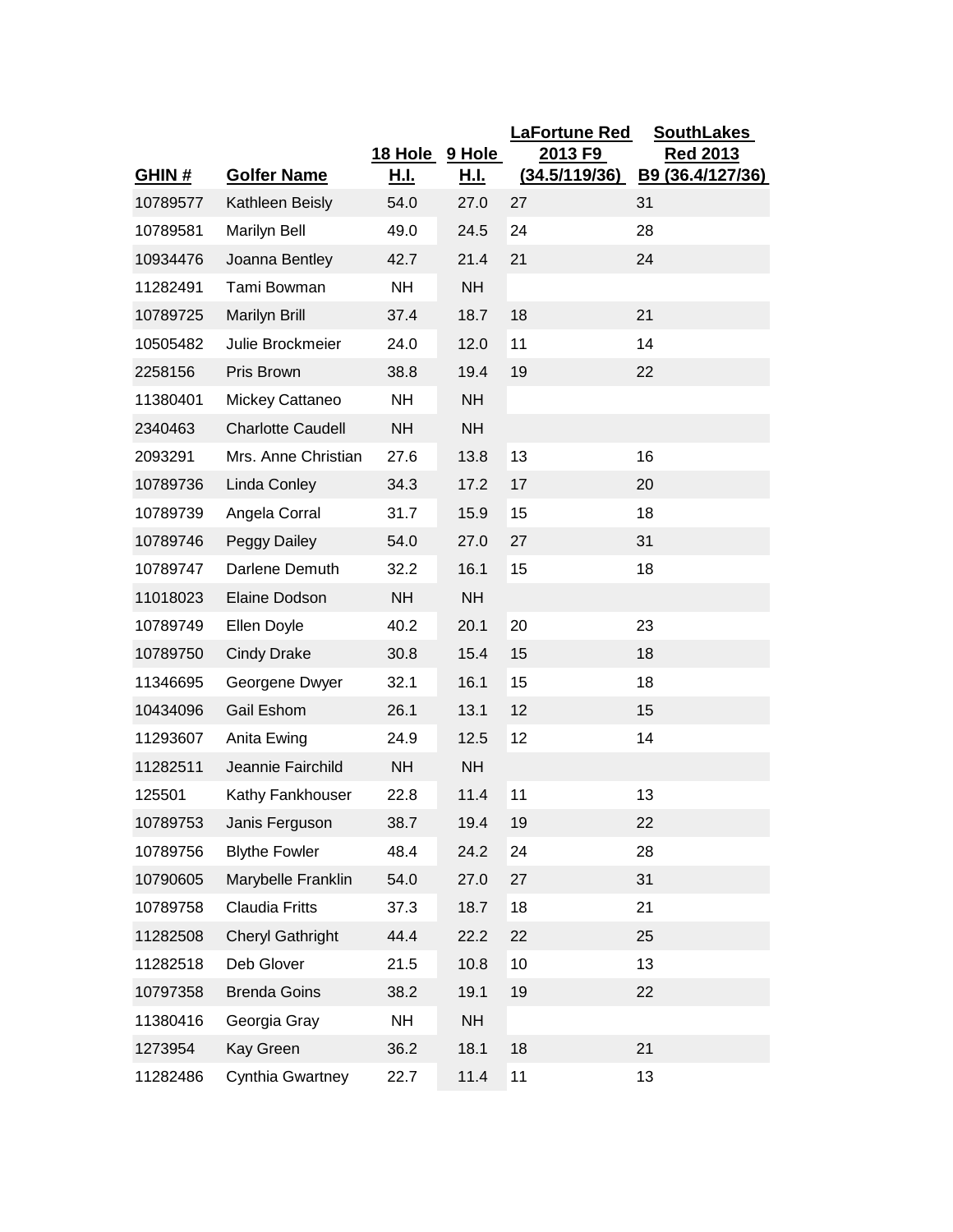| 10789763 | <b>Beverly Hammock</b>   | 29.1      | 14.6      | 14               | 17 |  |
|----------|--------------------------|-----------|-----------|------------------|----|--|
| 10880075 | Priscilla Harris         | 40.0      | 20.0      | 20               | 23 |  |
| 10789764 | <b>Tippy Hawkins</b>     | 41.0      | 20.5      | 20               | 23 |  |
|          | Pat Henry                | 45.4      | 22.7      |                  |    |  |
| 10789766 | Janice Holka             | 42.5      | 21.3      | 21               | 24 |  |
| 11282502 | Cathye Hotaling          | <b>NH</b> | <b>NH</b> |                  |    |  |
| 1273958  | Anamarie Hurt            | 28.9      | 14.5      | 14               | 17 |  |
| 10789769 | Bettye Jackson           | 45.7      | 22.9      | 23               | 26 |  |
| 2640718  | Joyce Johnson            | 41.9      | 21.0      | 21               | 24 |  |
| 11320926 | Donna Koepsel            | <b>NH</b> | <b>NH</b> |                  |    |  |
| 10789777 | <b>Cathy LeMaire</b>     | 46.4      | 23.2      | 23               | 26 |  |
| 2002151  | Jackie Lewis             | 35.1      | 17.6      | 17               | 20 |  |
| 10385279 | Susie Limas              | 19.4      | 9.7       | $\boldsymbol{9}$ | 11 |  |
| 10789780 | Patrice Lott             | <b>NH</b> | <b>NH</b> |                  |    |  |
| 10394282 | Sallie Lowery            | 22.4      | 11.2      | 10               | 13 |  |
| 10496584 | Julie lowry              | 30.1      | 15.1      | 14               | 17 |  |
| 2932451  | Pat May                  | 38.1      | 19.1      | 19               | 22 |  |
| 10976570 | Martie McCain            | 54.0      | 27.0      | 27               | 31 |  |
| 10402333 | Cathy McDonald           | 20.7      | 10.4      | $\boldsymbol{9}$ | 12 |  |
| 10414742 | Elaine McDonald          | 40.7      | 20.4      | 20               | 23 |  |
| 10797569 | Dixie Mitchell           | 33.2      | 16.6      | 16               | 19 |  |
| 11380431 | Jennifer Mount           | <b>NH</b> | <b>NH</b> |                  |    |  |
| 10385285 | <b>Bridget Muller</b>    | 29.3      | 14.7      | 14               | 17 |  |
| 10898046 | Janet Murphy             | 38.4      | 19.2      | 19               | 22 |  |
| 10789782 | Kathleen Owen            | 40.5      | 20.3      | 20               | 23 |  |
| 2535398  | Mary Peterson            | 32.5      | 16.3      | 16               | 19 |  |
| 2093275  | <b>Bobbie Phillips</b>   | 19.3      | 9.7       | $\boldsymbol{9}$ | 11 |  |
| 10789785 | <b>Martha Phillips</b>   | 38.8      | 19.4      | 19               | 22 |  |
| 11380435 | <b>Kathy Purser</b>      | <b>NH</b> | <b>NH</b> |                  |    |  |
| 10790607 | Jeanne Reitz             | 33.8      | 16.9      | 16               | 19 |  |
| 11282494 | Sherri Roark             | <b>NH</b> | <b>NH</b> |                  |    |  |
| 11282499 | Vicki Schaff             | 39.5      | 19.8      | 19               | 23 |  |
| 11293605 | sara schroyer            |           | 26.1      |                  |    |  |
| 11382456 | <b>Kimberly Scrivner</b> | <b>NH</b> | <b>NH</b> |                  |    |  |